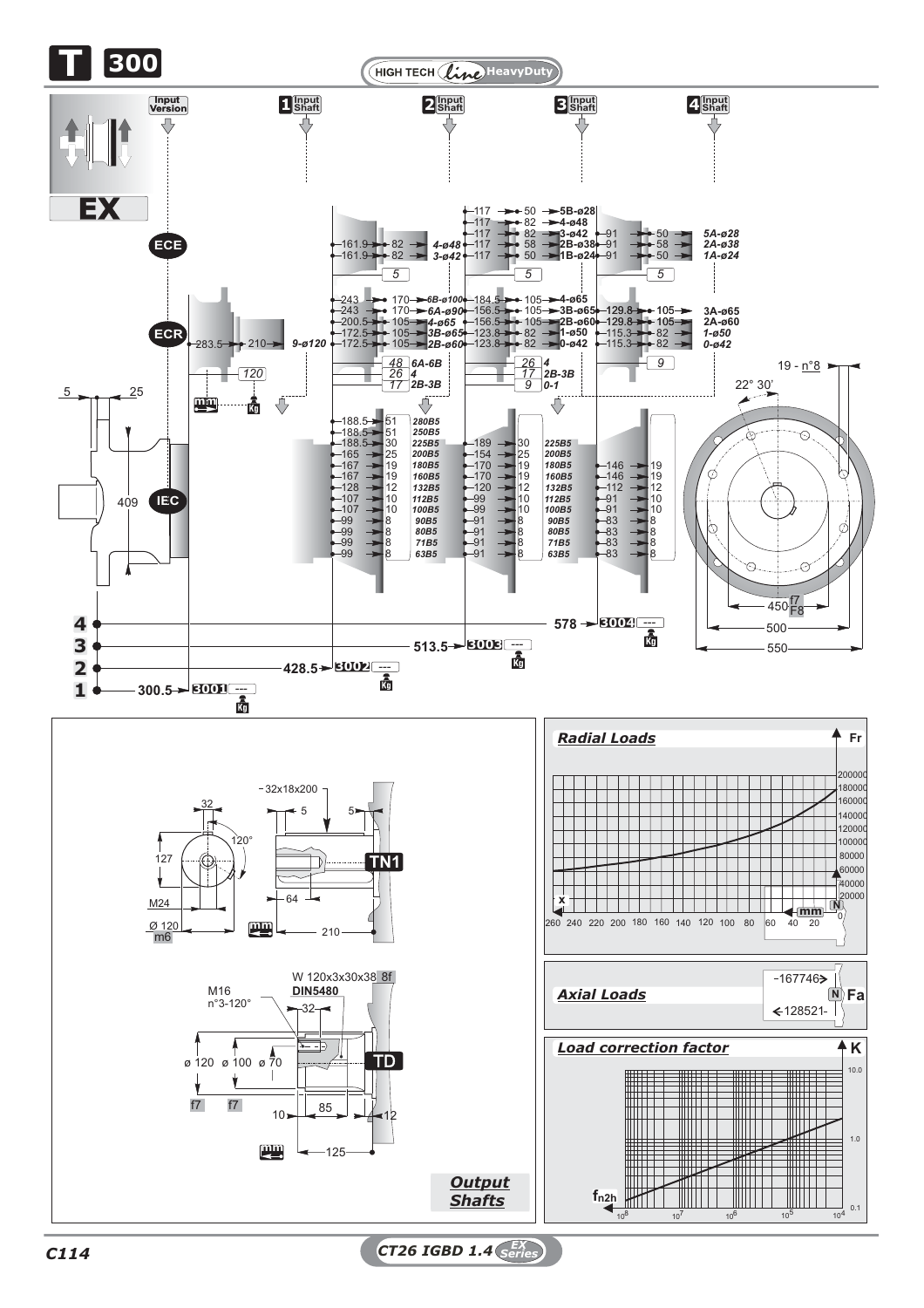

*CT26 IGBD 1.4 C115 EX Series*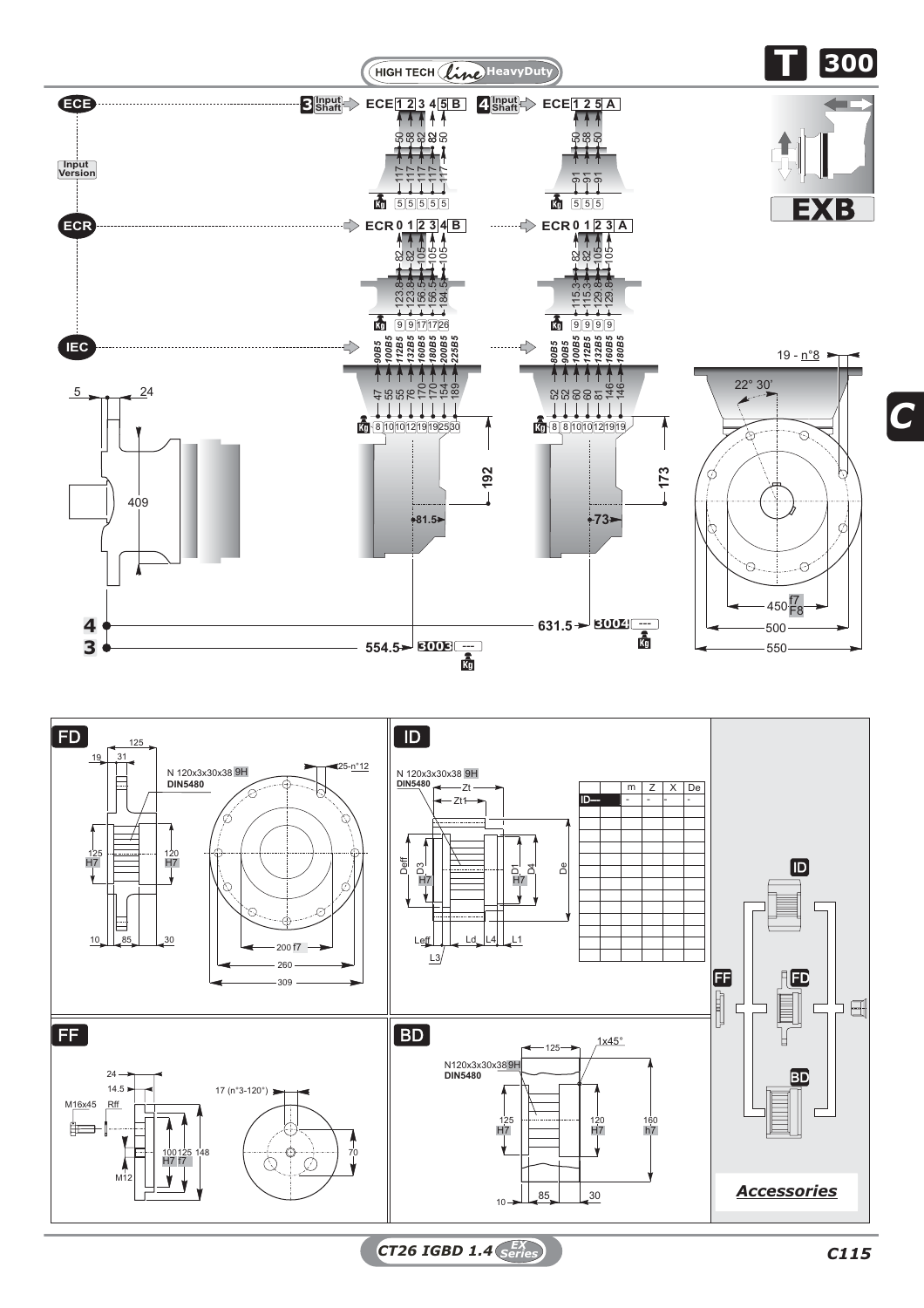

*C116 CT26 IGBD 1.4 EX Series*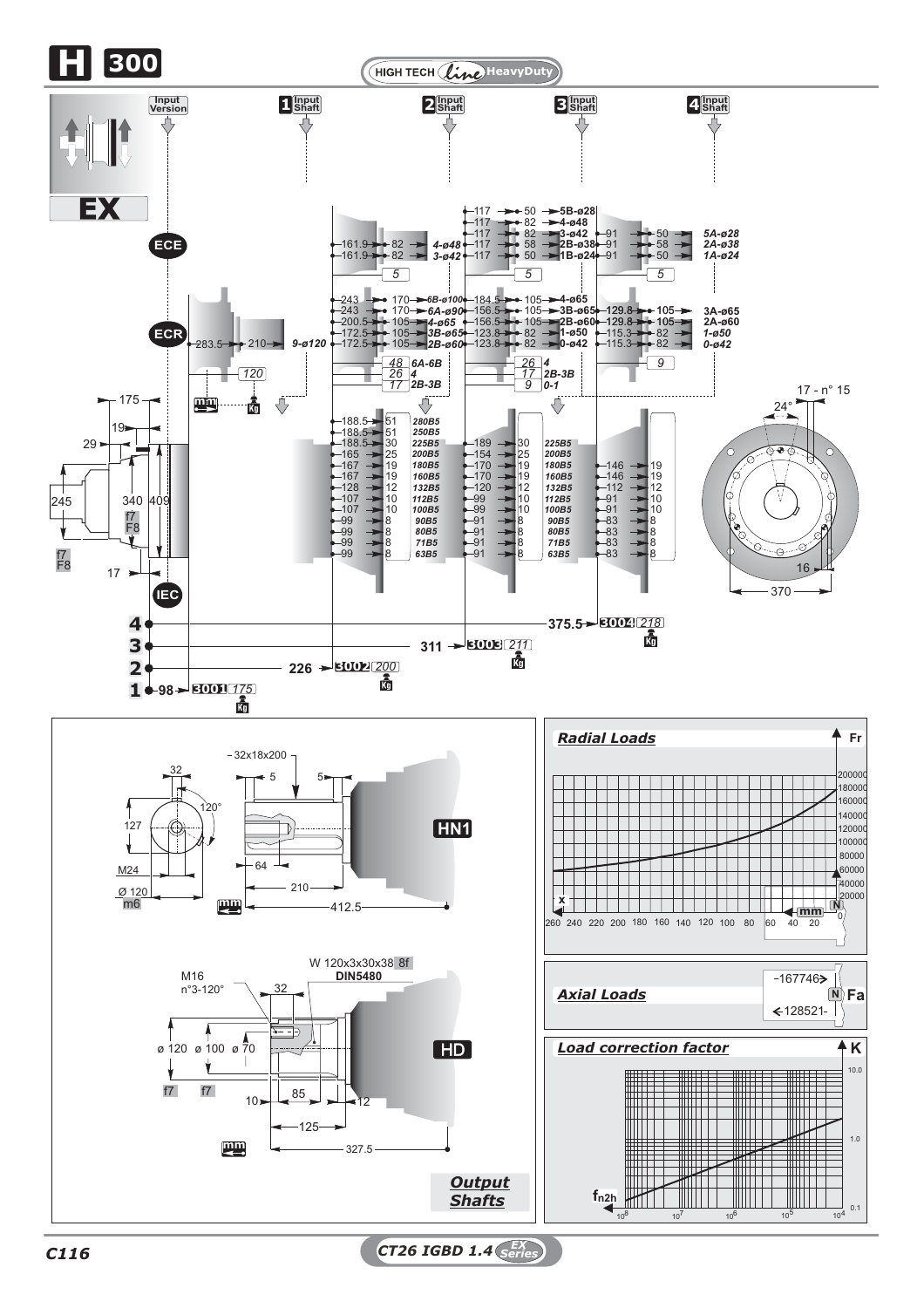

*CT26 IGBD 1.4 C117 EX Series*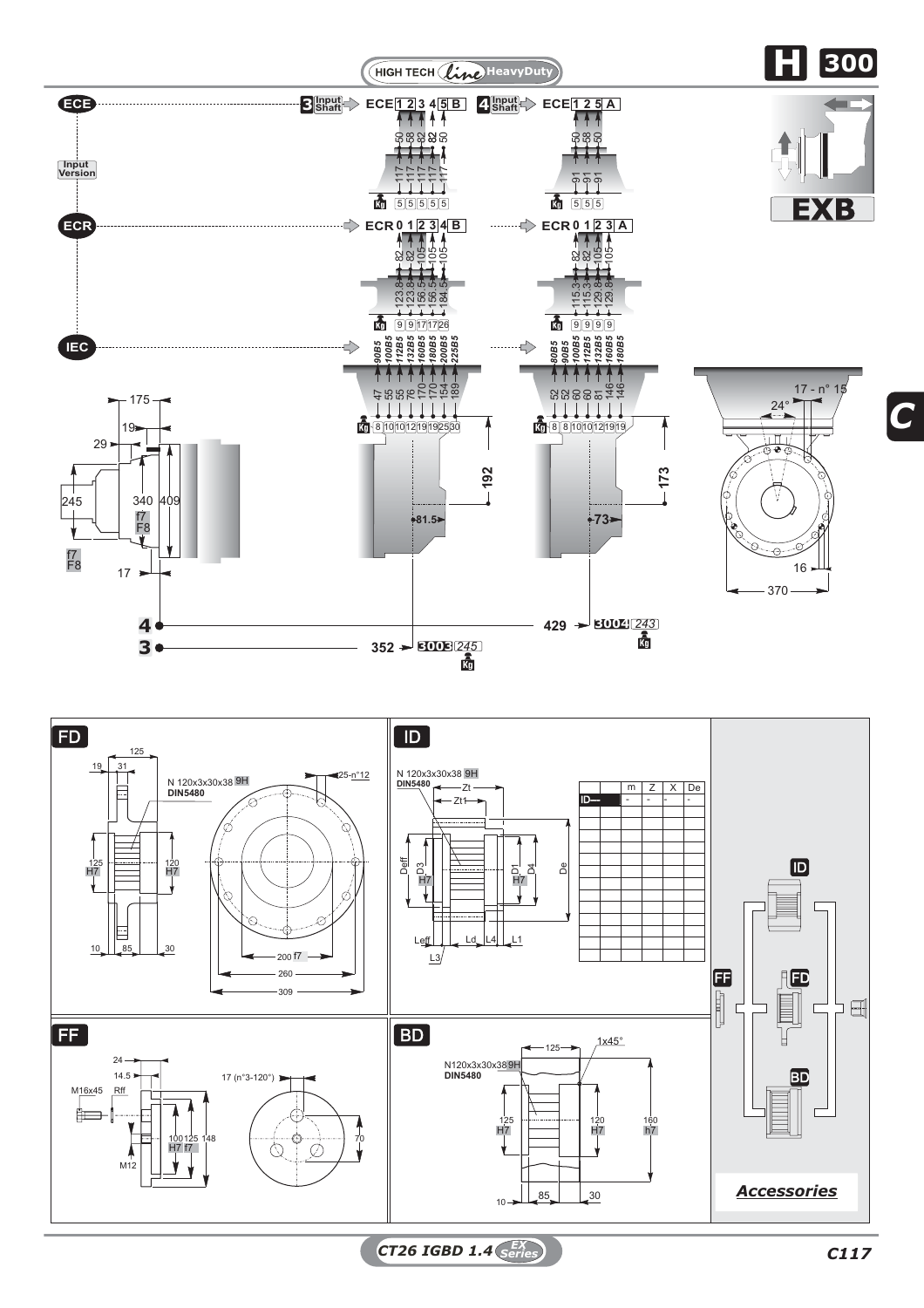

*C118 CT26 IGBD 1.4 EX Series*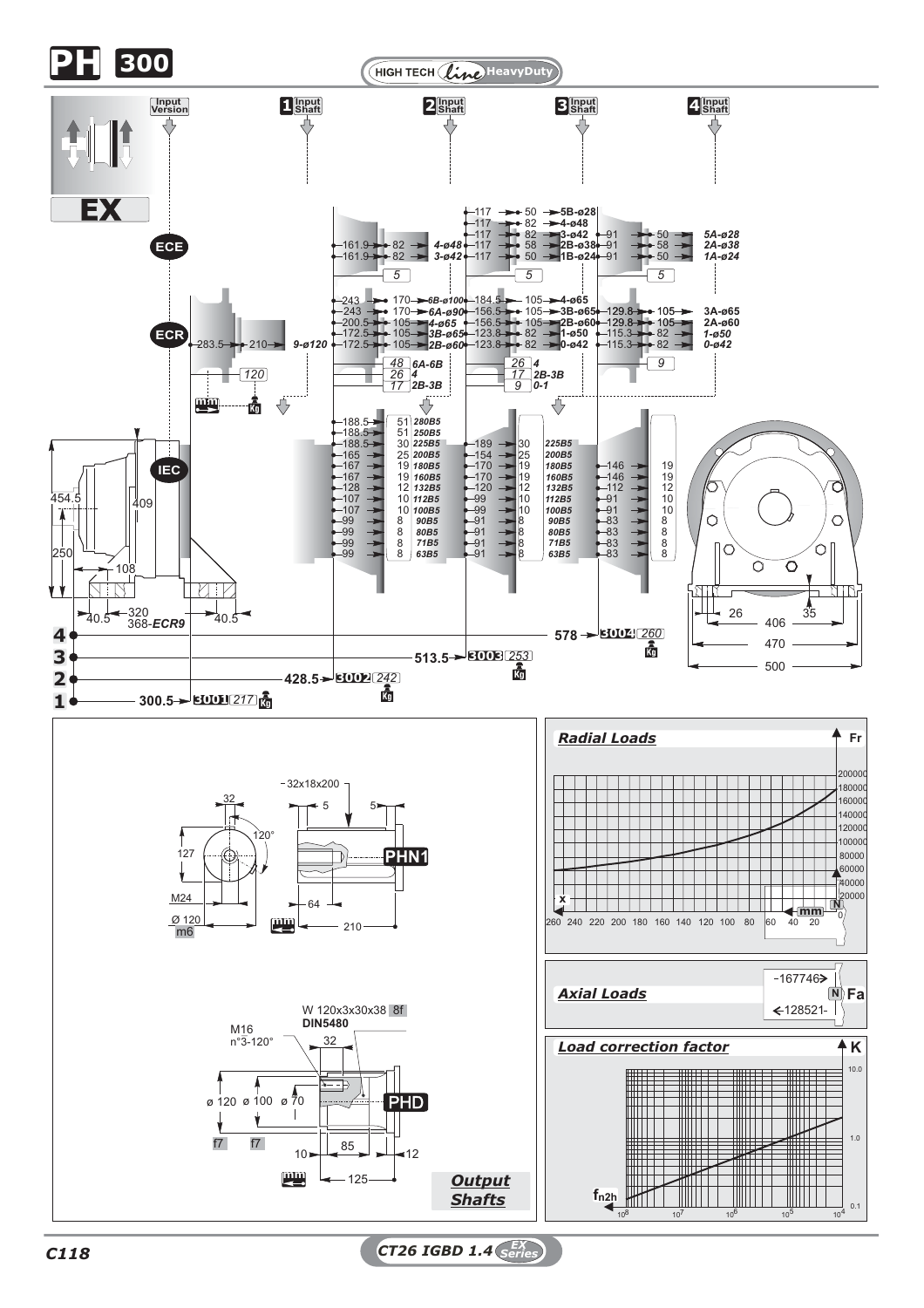

*CT26 IGBD 1.4 C119 EX Series*

*C*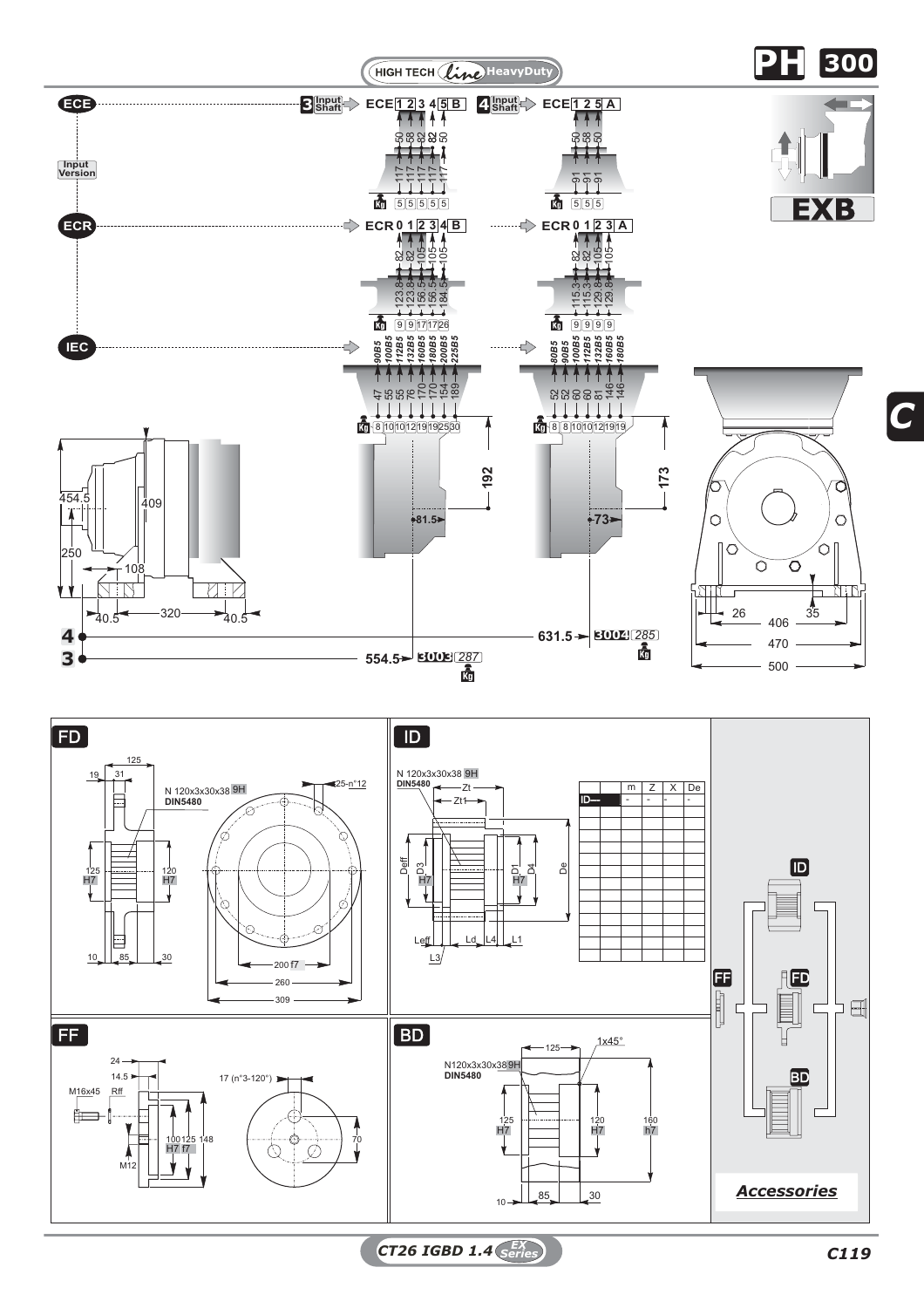

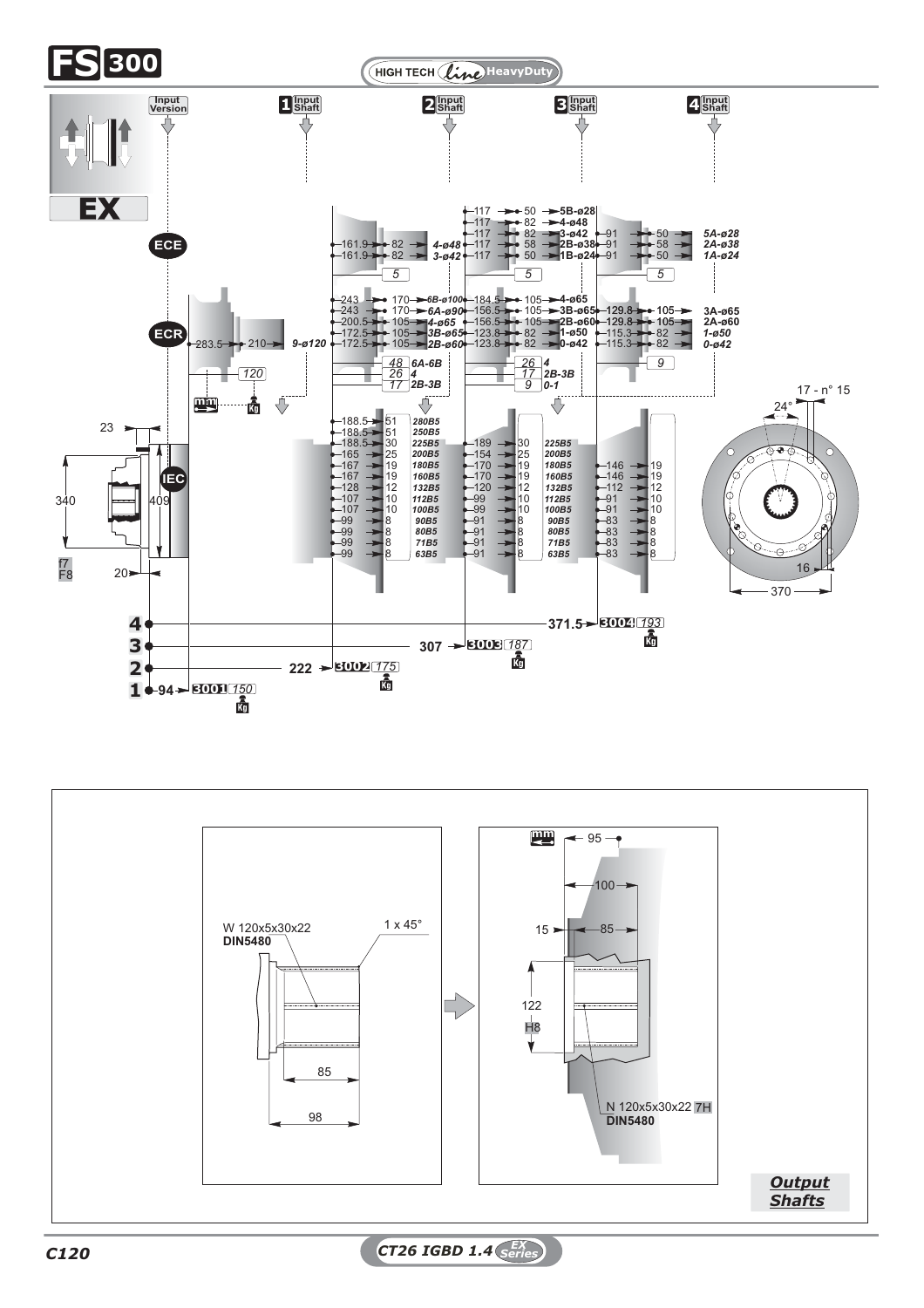



*CT26 IGBD 1.4 C121 EX Series*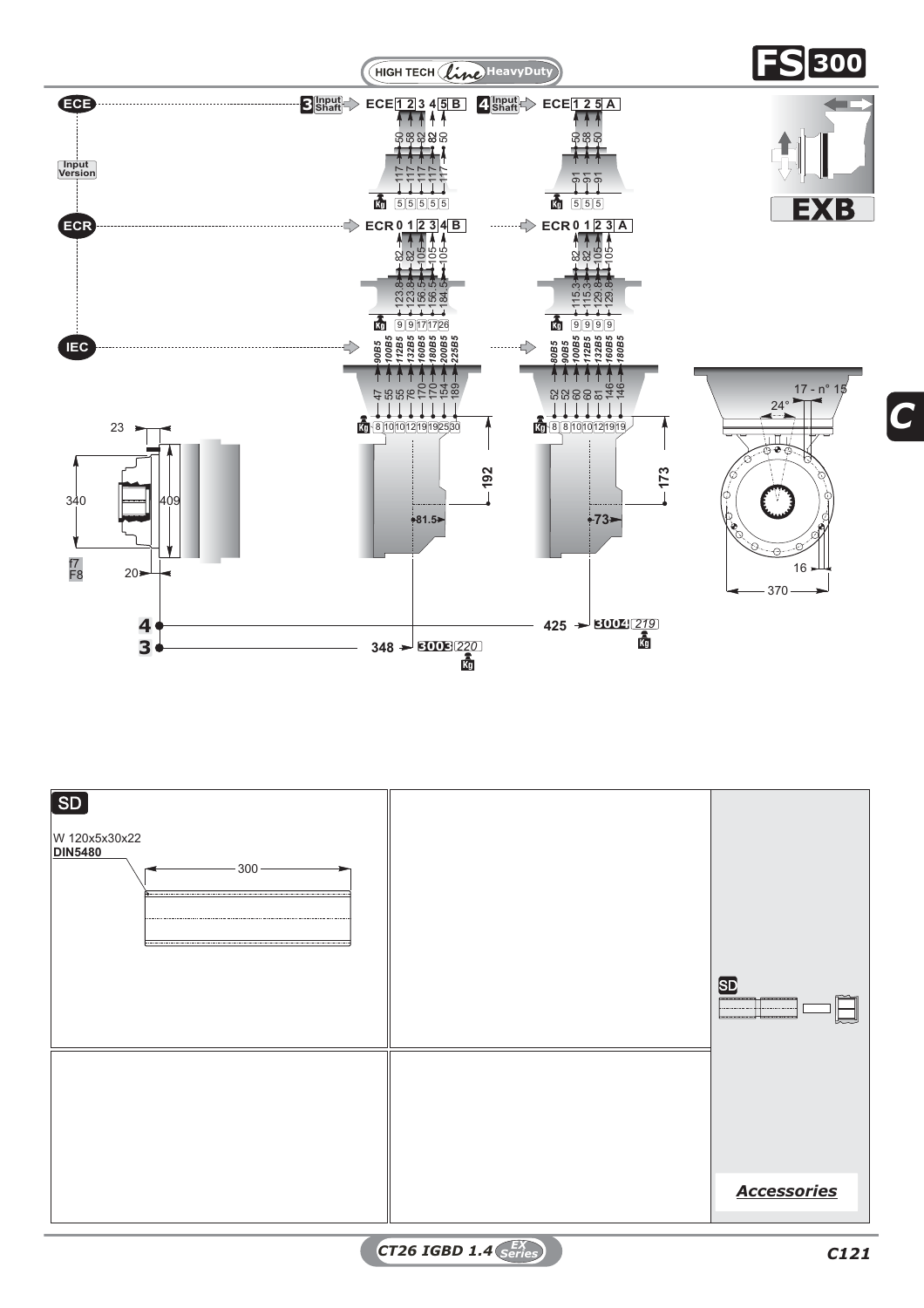





*C122 CT26 IGBD 1.4 EX Series*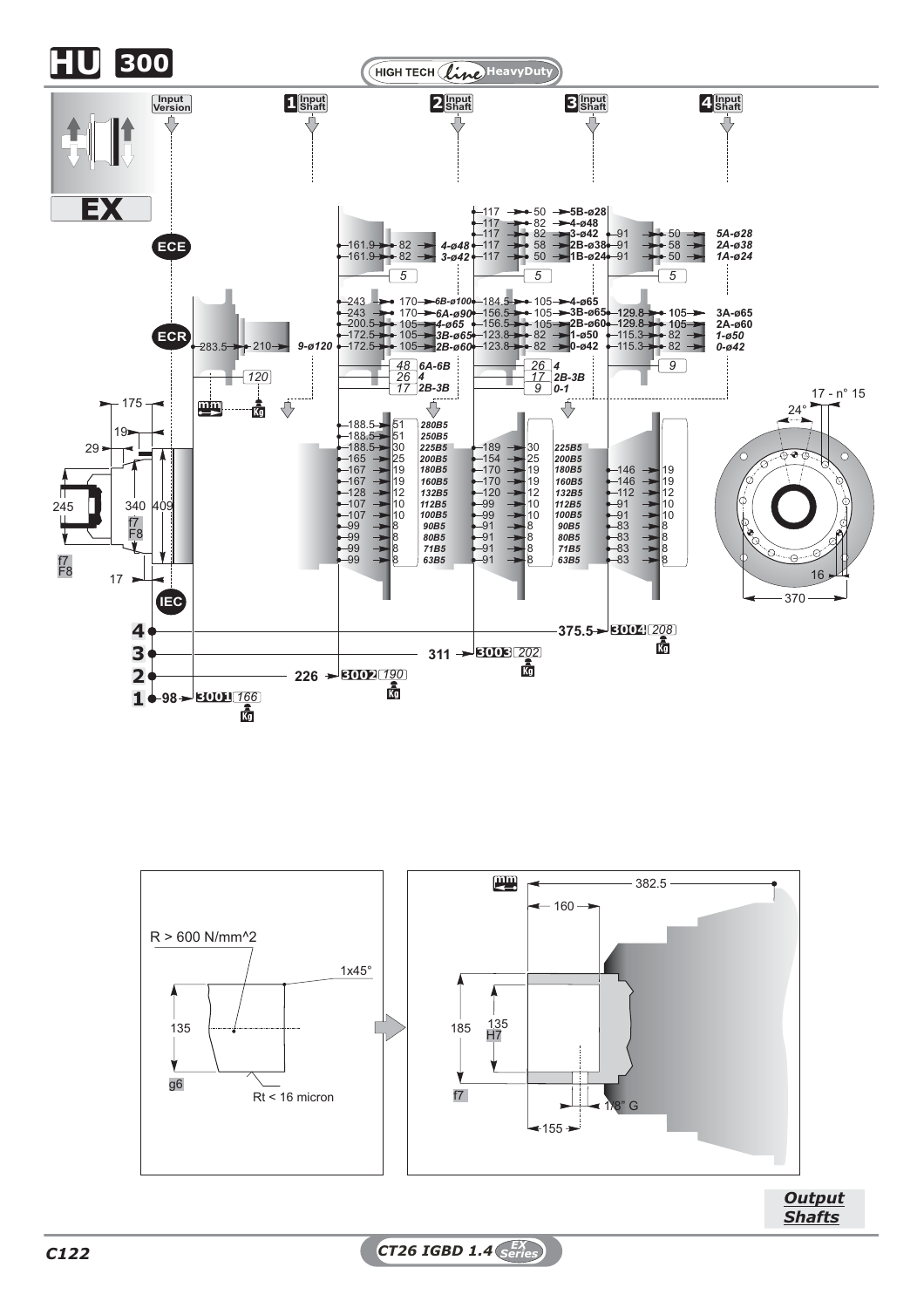

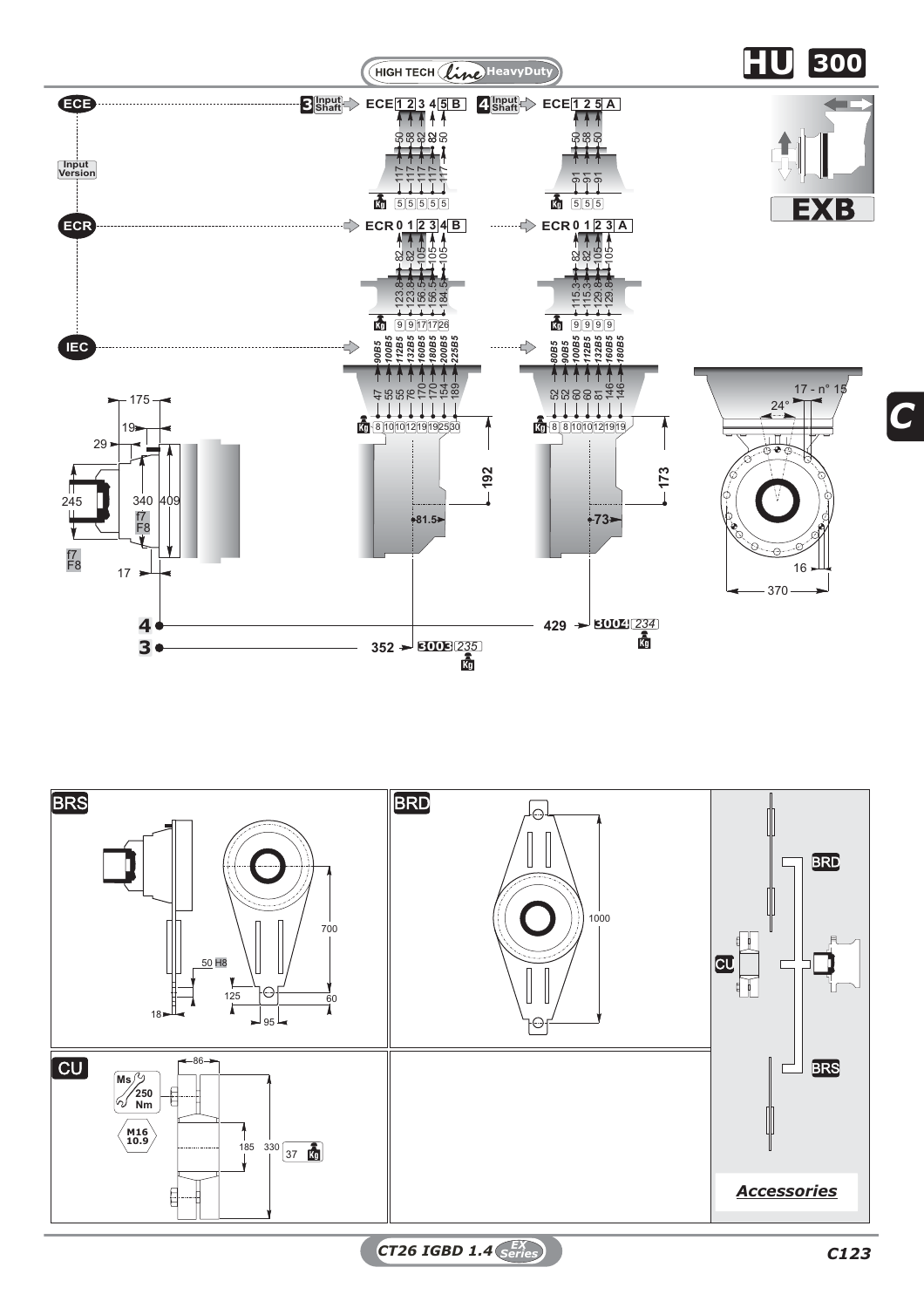



*C124 CT26 IGBD 1.4 EX Series*